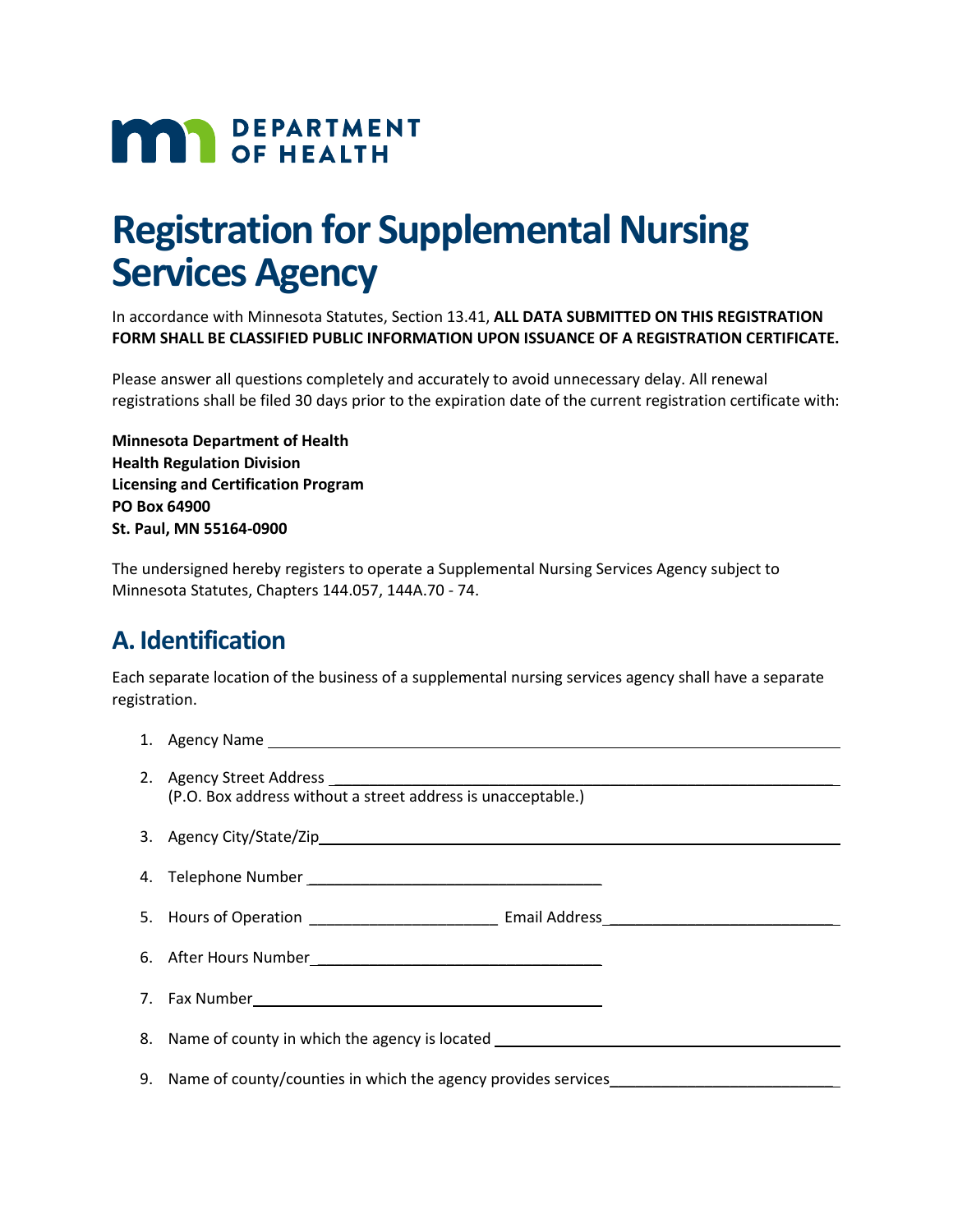# **B. Ownership**

1. Fill in the code that corresponds to the type of entity legally responsible for operating the facility.

Ownership Code\_\_\_\_\_\_\_\_\_\_\_\_

| <b>GOVERNMENTAL</b>                                                                             | NONGOVERNMENTAL                                                                        | NONGOVERNMENTAL                                                                                                                                                              | <b>OTHER</b> |
|-------------------------------------------------------------------------------------------------|----------------------------------------------------------------------------------------|------------------------------------------------------------------------------------------------------------------------------------------------------------------------------|--------------|
| <b>NONFEDERAL</b>                                                                               | <b>NONPROFIT</b>                                                                       | <b>FOR PROFIT</b>                                                                                                                                                            |              |
| 11. State<br>12. County<br>13. City<br>14. City-County<br>15. Hospital District or<br>Authority | 20. Church-related<br>21. Nonprofit<br>Corporation<br>22. Other Nonprofit<br>Ownership | 23. Individual<br>24. Partnership<br>25. Corporation<br>26. Group<br>28. Limited Liability<br>Company<br>29. Business Trust<br>30. Housing and<br>Redevelopment<br>Authority | 27. Tribal   |

- 2. Give the name of the corporation, association, governmental unit, person or partners legally responsible for the operation of this agency.
- 3. Federal ID # \_\_\_\_\_\_\_\_\_\_\_\_\_\_\_\_\_\_\_\_\_\_\_\_State Tax ID # \_\_\_\_\_\_\_\_\_\_\_\_\_\_\_\_\_\_\_\_\_\_\_\_\_\_\_\_\_\_\_
- 4. If a corporation, give the date and place of incorporation Attach a Certificate of Authority to do business in Minnesota if incorporated in another state.
- 5. If a corporation, attach copies of articles of incorporation and current by-laws.
- 6. President
- 7. Agent(s)

(Individual(s) authorized to transact business with the Department of Health and upon whom all notices and orders shall be served. Include address if different from service address. Please attach another sheet of paper if necessary.)

Address \_\_\_\_\_\_\_\_\_\_\_\_\_\_\_\_\_\_\_\_\_\_\_\_\_\_ City, State, Zip \_\_\_\_\_\_\_\_\_\_\_\_\_\_\_\_\_\_\_\_\_\_\_\_\_\_\_\_\_\_\_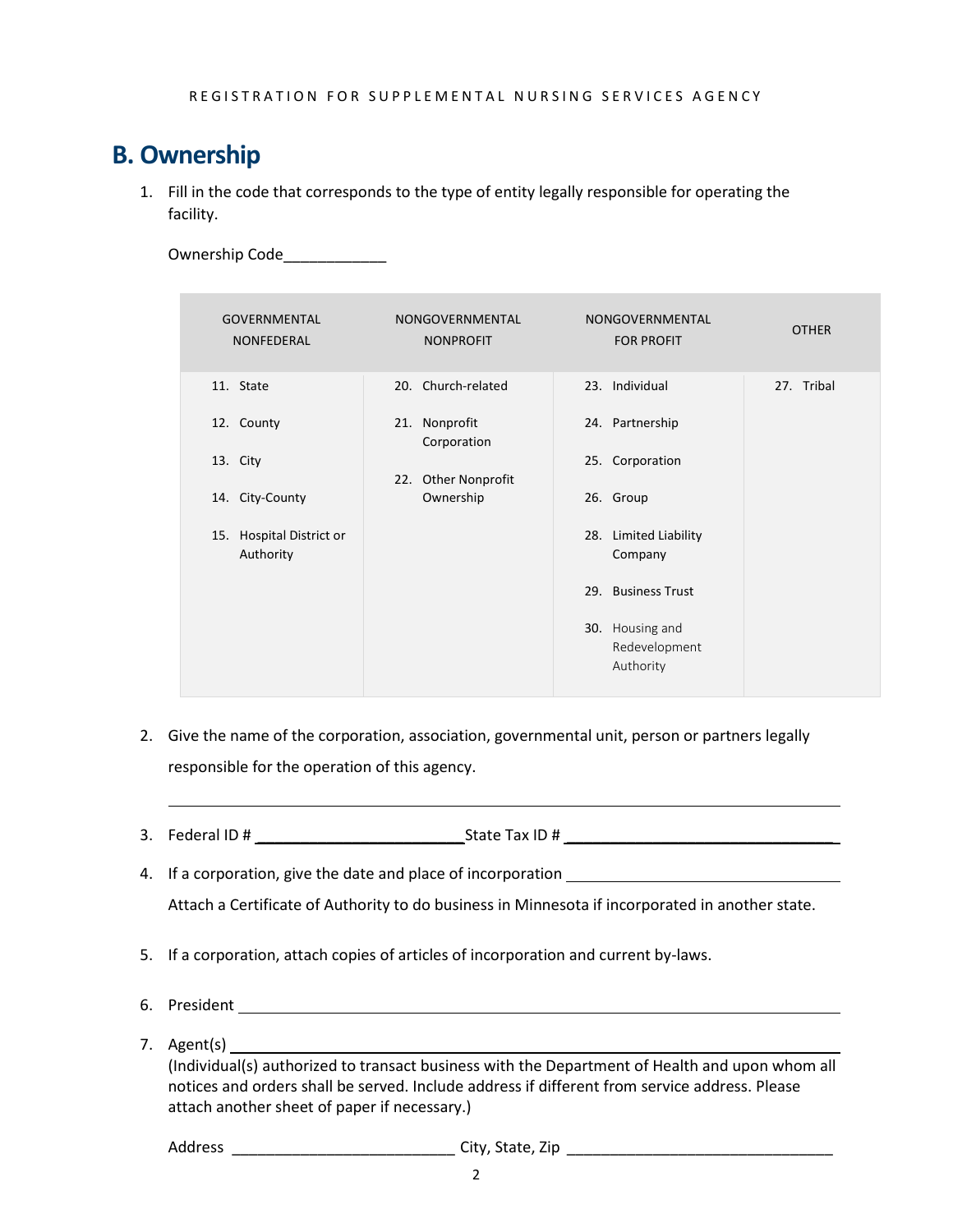# **C. Management Agent (if different from owner)**

 $Name$ 

Street Address **Exercise 2** and Street Address and Street Address and Street Address and Street Address and Street

### **D.Officers and Members of Governing Body**

Attach names and addresses of officers and members of governing body, or check here if not applicable.

 $\Box$  Not Applicable

## **E. Employee Licensing, Training and Continuing Education**

I verify in accordance with MN Statute §144A.72 that all employees meet the minimum licensing, training, and continuing education standards for the position in which the employee will be working.

Authorized Signature and the state of the Title and Title and Title and the state of the state of the state of

### **F. Renewal Applications Only**

Have you provided supplemental nursing services in the past 12 month to a health care facility? (Renewals only)

\_\_\_\_\_\_\_\_\_\_\_\_\_\_\_\_\_\_\_\_\_\_\_\_\_\_\_\_\_\_\_\_\_\_\_\_\_\_\_\_\_\_\_\_\_\_\_\_\_\_\_\_\_\_\_\_\_\_\_\_\_\_\_\_\_\_\_\_\_\_\_\_\_\_\_\_\_\_\_\_\_

\_\_\_\_\_\_\_\_\_\_\_\_\_\_\_\_\_\_\_\_\_\_\_\_\_\_\_\_\_\_\_\_\_\_\_\_\_\_\_\_\_\_\_\_\_\_\_\_\_\_\_\_\_\_\_\_\_\_\_\_\_\_\_\_\_\_\_\_\_\_\_\_\_\_\_\_\_

 $\Box$  Yes  $\Box$  No

Provide the last date of service, name of health care facility and service

# **G. Specific Information**

1. What other licenses does the owner hold? Please list.

2. When did this agency begin offering supplemental nursing services?

MM/DD/YYYY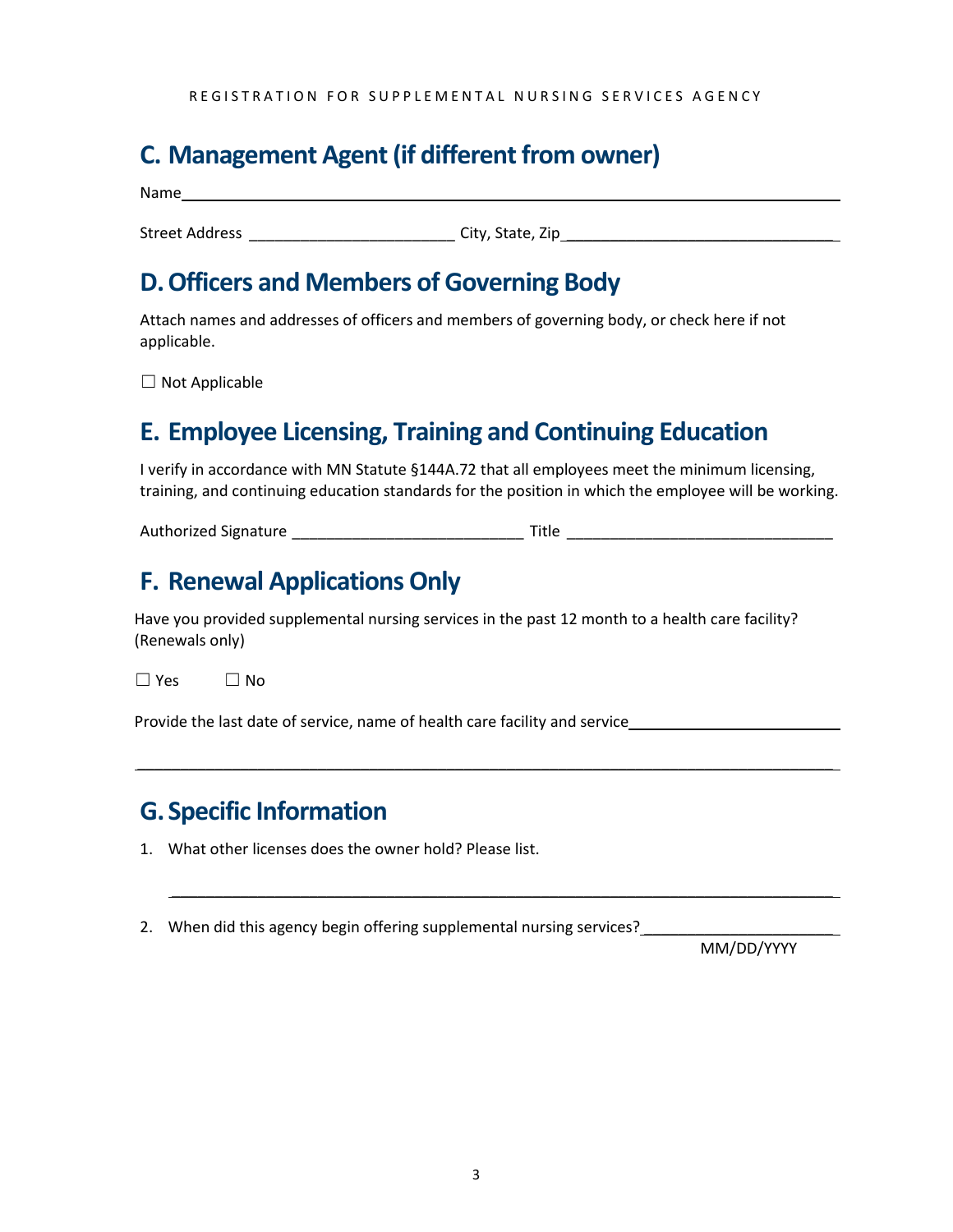#### REGISTRATION FOR SUPPLEMENTAL NURSING SERVICES AGENCY

3. What supplemental nursing services will be provided or procured in which type of health care facility?

Health care facility means a hospital, boarding care home, outpatient surgical center, nursing home, home care agency, a housing with services establishment; or a board and lodging providing supportive or health supervision.

Indicate approximate total number of employees per each category.

| <b>Supplemental Nursing Services:</b>                   |                                  | Supplied to what type of health care facility:<br>(Circle all appropriate) |  |
|---------------------------------------------------------|----------------------------------|----------------------------------------------------------------------------|--|
|                                                         | <b>Registered Nurses</b>         | Hospitals, Nursing Homes, Home Care, Other                                 |  |
|                                                         | <b>Licensed Practical Nurses</b> | Hospitals, Nursing Homes, Home Care, Other                                 |  |
|                                                         | <b>Nursing Assistants</b>        | Hospitals, Nursing Homes, Home Care, Other                                 |  |
|                                                         | Nurse Aides                      | Hospitals, Nursing Homes, Home Care, Other                                 |  |
|                                                         | Orderlies                        | Hospitals, Nursing Homes, Home Care, Other                                 |  |
| Other services provided by this agency at this location |                                  |                                                                            |  |

\_\_\_\_\_\_\_\_\_\_\_\_\_\_\_\_\_\_\_\_\_\_\_\_\_\_\_\_\_\_\_\_\_\_\_\_\_\_\_\_\_\_\_\_\_\_\_\_\_\_\_\_\_\_\_\_\_\_\_\_\_\_\_\_\_\_\_\_\_\_\_\_\_\_\_\_\_\_\_\_\_\_\_

\_\_\_\_\_\_\_\_\_\_\_\_\_\_\_\_\_\_\_\_\_\_\_\_\_\_\_\_\_\_\_\_\_\_\_\_\_\_\_\_\_\_\_\_\_\_\_\_\_\_\_\_\_\_\_\_\_\_\_\_\_\_\_\_\_\_\_\_\_\_\_\_\_\_\_\_\_\_\_\_\_\_\_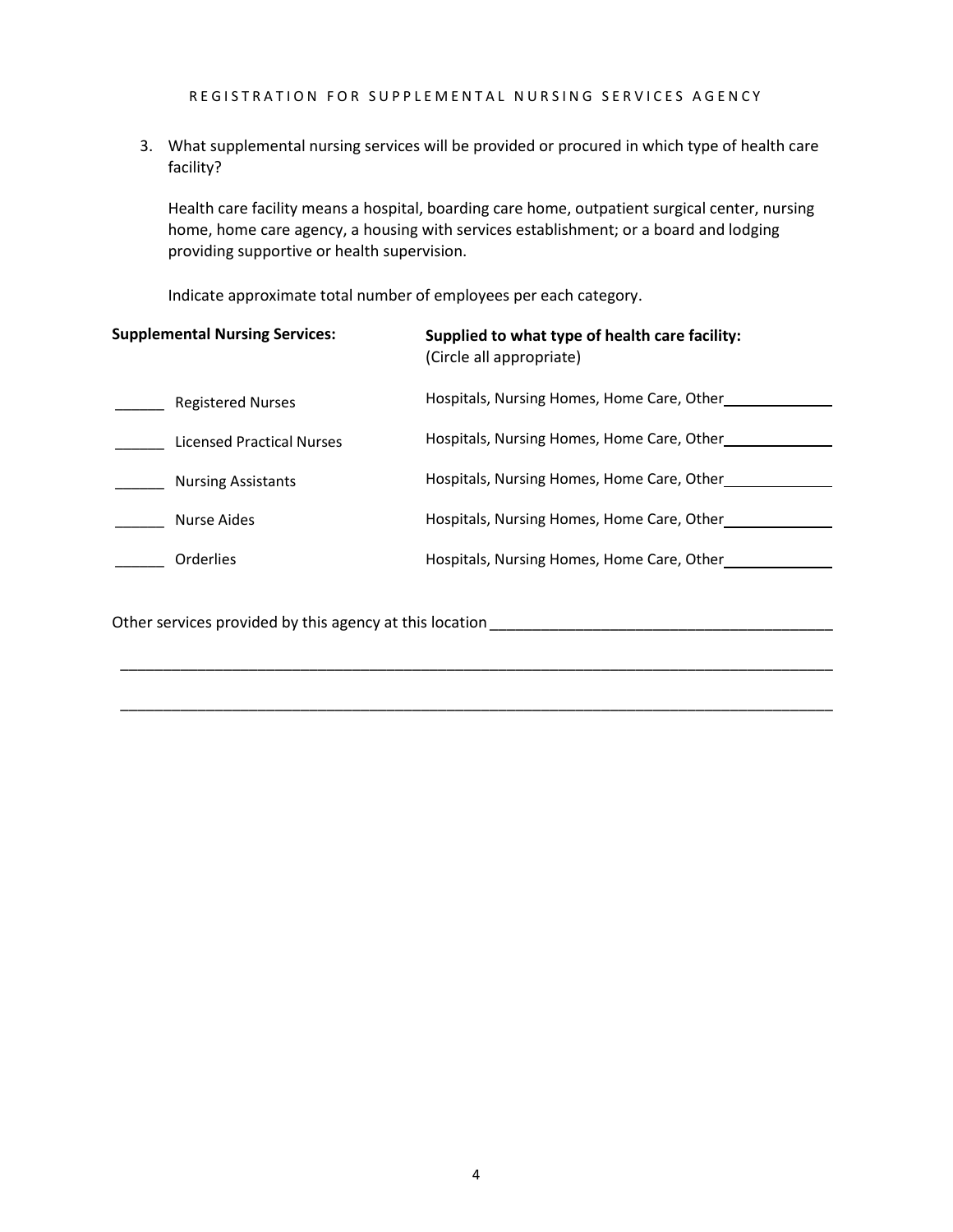# **H.Verification/Registration Fee**

Annual Registration Fee: \$2,035.00. **Each separate location of the business of a supplemental nursing services agency shall file a separate registration form and submit a \$2,035.00 fee.**

To the best of my knowledge, I certify that the information provided on this form is accurate and complete. Enclosed is the \$2,035.00 annual registration fee made payable to "Minnesota Department of Health."

\_\_\_\_\_\_\_\_\_\_\_\_\_\_\_\_\_\_\_\_\_\_\_\_\_\_\_\_\_\_\_\_\_\_\_\_\_\_ Signature of Authorized Representative

\_\_\_\_\_\_\_\_\_\_\_\_\_\_\_\_\_\_\_\_\_\_\_\_\_\_\_\_\_\_\_\_\_\_\_\_\_\_

\_\_\_\_\_\_\_\_\_\_\_\_\_\_\_\_\_\_\_\_\_\_\_\_\_\_\_\_\_\_\_\_\_\_\_\_\_\_

\_\_\_\_\_\_\_\_\_\_\_\_\_\_\_\_\_\_\_\_\_\_\_\_\_\_\_\_\_\_\_\_\_\_\_\_\_\_

Name (please print or type)

**Title** 

Date

NOTE: If you have questions concerning this registration form, please call 651-201-4101.

The following must be received before your application is considered to be complete:

- Agency Record: Policy & Procedure Submit with this application a policy and procedure that describes how the SNSA's records will be immediately available at all times to the Commissioner of Health and that all records will be retained for five calendar years.
- Certificate of Authority to do business in Minnesota if incorporated in another state.
- 1. Articles of Incorporation or Articles of Organization.
	- 2. Current by-laws or operating agreement.

3. Names and addresses of officers and members of governing body, managers, members, officers.

4. A brief description of the organization structure of the agency, including a table of organization and relationship to any existing parent entity (if applicable).

- Evidence of medical malpractice insurance (professional liability insurance is acceptable).
- Evidence of employee dishonesty bond in the amount of \$10,000.00.
- Evidence of current workers' compensation coverage as required by Minnesota Statutes, Sections 176.181 and 176.182.
- Name and address of the bank, savings bank, or savings association in which the SNSA will deposit all the SNSA's employees' income tax withholdings. If you believe you are not responsible for employee income tax withholding, you must provide the name and address of each employee for whom income taxes are not being withheld.
- Attestation Statement regarding the registration and operation of a Supplemental Nursing Services Agency.
- Completed background studies for all controlling persons. This is required only on initial registrations and/or change of ownership or management. The Minnesota Department of Health will notify the Department of Human Services to initiate the background study once the application has been reviewed.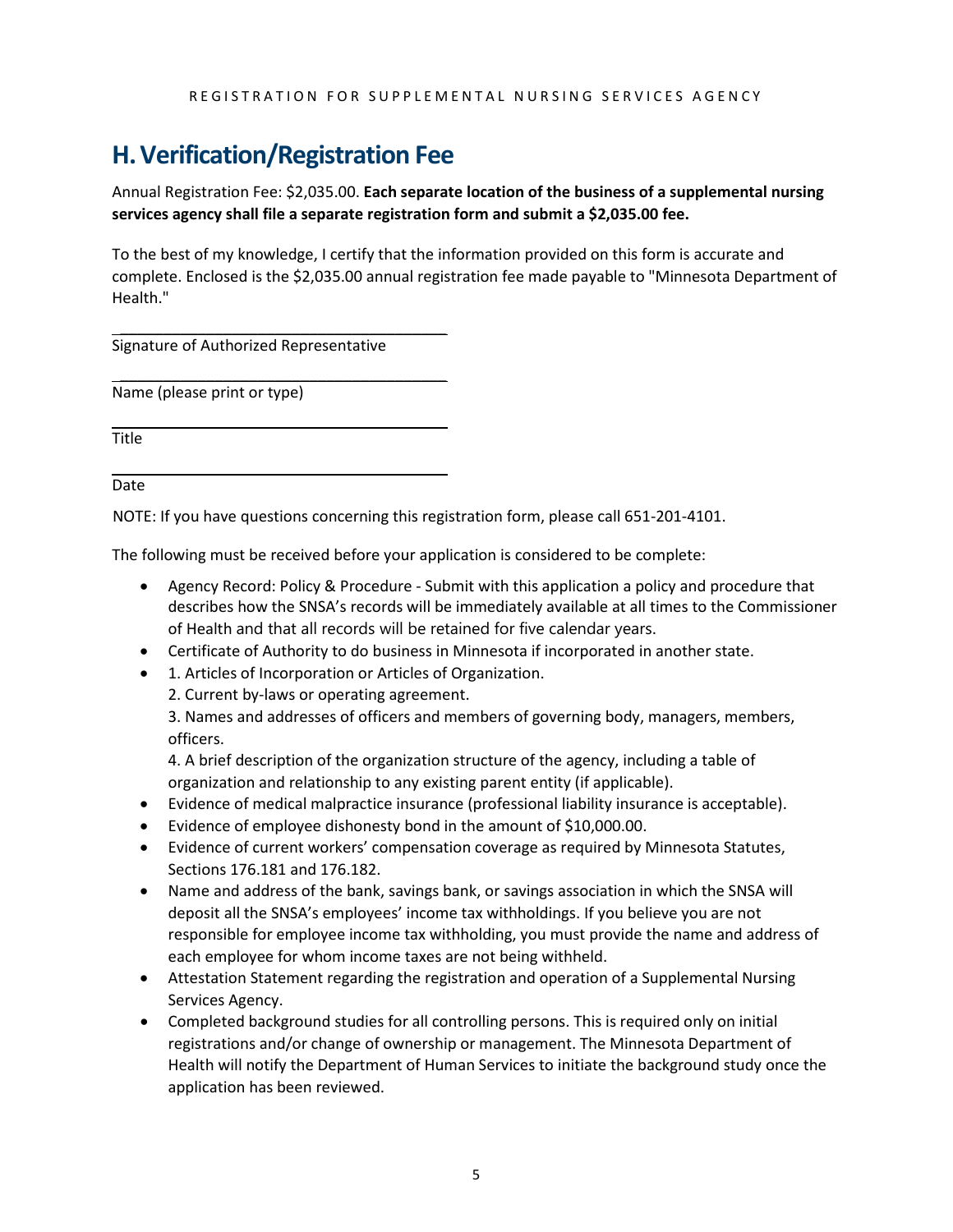#### REGISTRATION FOR SUPPLEMENTAL NURSING SERVICES AGENCY

#### SUPPLEMENTAL NURSING SERVICE AGENCY CONTROLLING PERSON INFORMATION SHEET

| Legal Entity     |               | HFID#        | Phone                |  |
|------------------|---------------|--------------|----------------------|--|
| Name of Provider |               | Address      |                      |  |
| City             |               | <b>State</b> | Zip Code             |  |
| Date Completed   | Administrator |              | <b>Email Address</b> |  |

#### **INITIAL AND CHANGE OF OWNERSHIP APPLICANTS:**

Please note that you must submit a background study using NETStudy through the Minnesota Department of Human Services for all controlling persons before a registration certificate may be issued. A controlling person is defined as an officer, program administrator, or director whose responsibilities include the direction of the management or policies of a supplemental nursing services agency. Controlling person also means an individual who, directly or indirectly, beneficially owns an interest in a corporation, partnership, or other business association that is a controlling person. Information regarding NETStudy may either be obtained from the Minnesota Department of Health website a[t Background Studies for New Owners](https://www.health.state.mn.us/facilities/regulation/docs/bgs.pdf)  [\(https://www.health.state.mn.us/facilities/regulation/docs/bgs.pdf\)](https://www.health.state.mn.us/facilities/regulation/docs/bgs.pdf) or by calling 651-201-4101.

#### **ALL APPLICANTS:**

Please provide the names, titles and addresses of all controlling persons and their percent of ownership.

| Name of Controlling Persons | Title<br>(President, Director,<br>Partner, Stockholder, etc.) | Address<br>(Street, City, Zip) | Percent of Ownership if<br>Proprietary (For Profit) | For MDH Use Only<br>Date BGS Received |
|-----------------------------|---------------------------------------------------------------|--------------------------------|-----------------------------------------------------|---------------------------------------|
|                             |                                                               |                                |                                                     |                                       |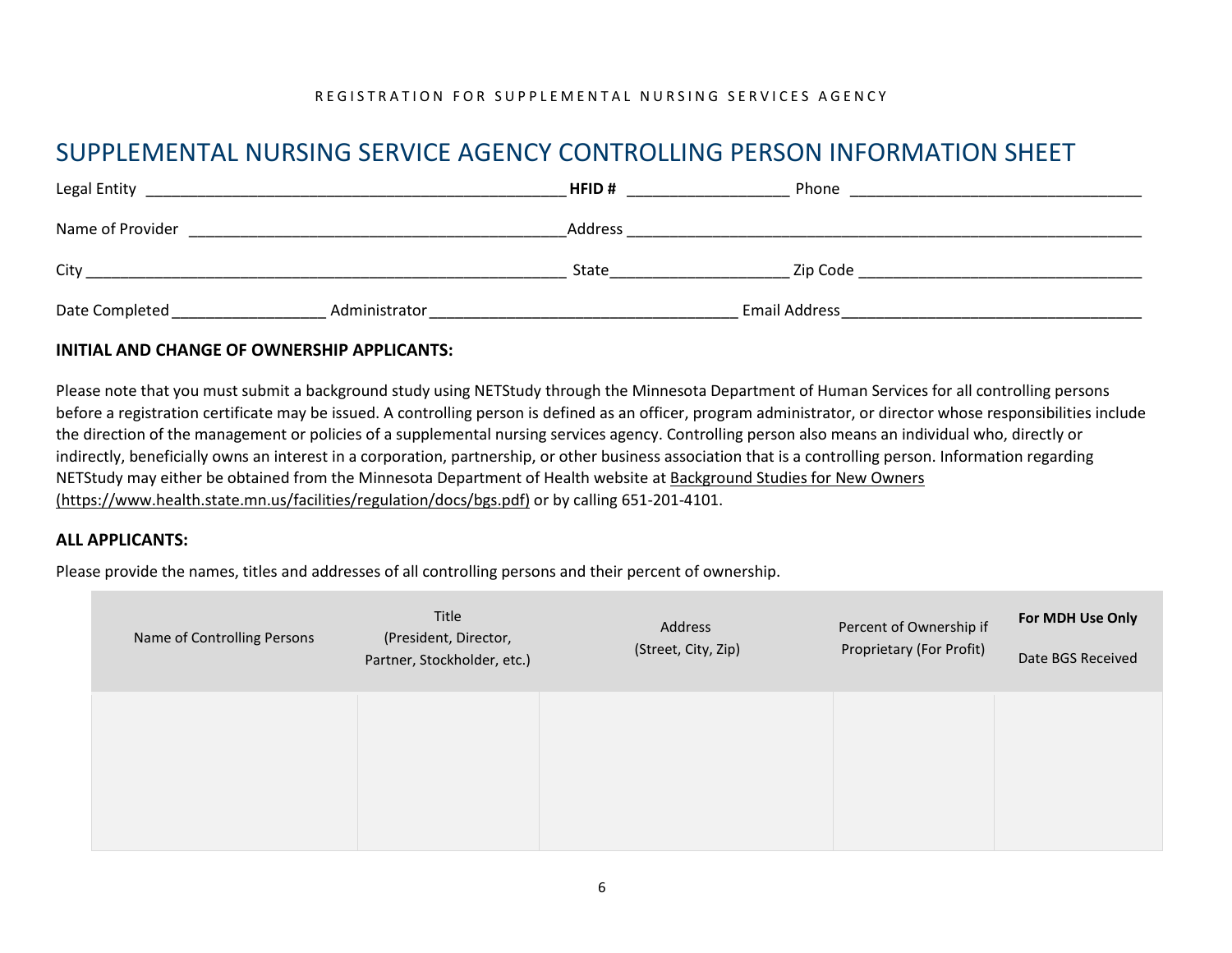#### REGISTRATION FOR SUPPLEMENTAL NURSING SERVICES AGENCY

| Name of Controlling Persons | Title<br>(President, Director,<br>Partner, Stockholder, etc.) | Address<br>(Street, City, Zip) | Percent of Ownership if<br>Proprietary (For Profit) | For MDH Use Only<br>Date BGS Received |
|-----------------------------|---------------------------------------------------------------|--------------------------------|-----------------------------------------------------|---------------------------------------|
|                             |                                                               |                                |                                                     |                                       |
|                             |                                                               |                                |                                                     |                                       |
|                             |                                                               |                                |                                                     |                                       |
|                             |                                                               |                                |                                                     |                                       |
|                             |                                                               |                                |                                                     |                                       |
|                             |                                                               |                                |                                                     |                                       |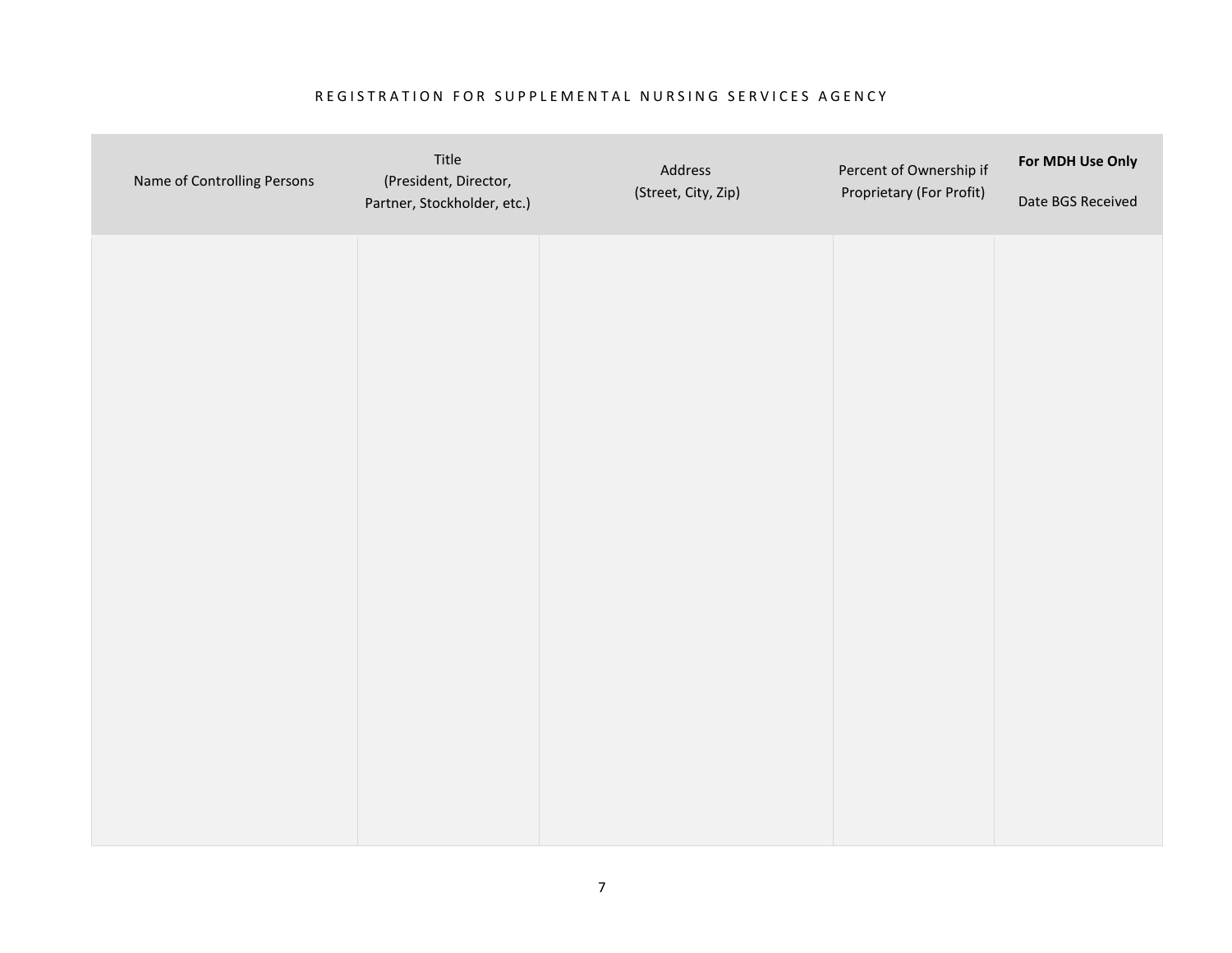### **Evidence of Compliance with Workers' Compensation Coverage Provisions**

State law requires that the Commissioner of Health shall withhold the license for the operation of a health care provider until the applicant presents acceptable evidence of compliance with workers' compensation coverage provisions.

#### **One of the following documents must accompany this application. Please check which document is attached.**

- 1. **Certificate of Insurance** supplied by an authorized Workers' Compensation carrier pursuant to Minn. Statute 60A.06, Subd. 1(5b). The Certificate should include the name of the licensee, the name of the corporation legally responsible for the licensee, or the name that the licensee is doing business as. The Certificate of Insurance must be in effect prior to the issuance of an initial license or have an effective date on or after the effective date of a renewal license.
- 2. **Certificate of Exemption"** from the Commissioner of Commerce permitting an organization to self-insure pursuant to Minn. Statute 79A and Minn. Rules Chapter 2780. The Certificate of Exemption is available to privately owned or publicly held companies and groups. The Certificate of Exemption must be renewed every five years. Questions regarding the Certificate of Exemption should be directed to the Minnesota Department of Commerce at 651-296-4026. **For multiple providers merged under one group, please include Attachment A with the Certificate of Exemption.**
- 3. Written confirmation from your Third Part Administrator or evidence of coverage from the Workers' Compensation Reinsurance Association (WCRA) allowing you to **self-insure as a Government Entity/Political Subdivision** pursuant to Minn. Statute 176.81, Subd. 2. The Reinsurance Certificate must be renewed annually on a calendar year basis.

**You cannot be issued a license and may not operate as a health care provider unless acceptable evidence of compliance with workers' compensation coverage provisions is provided.**